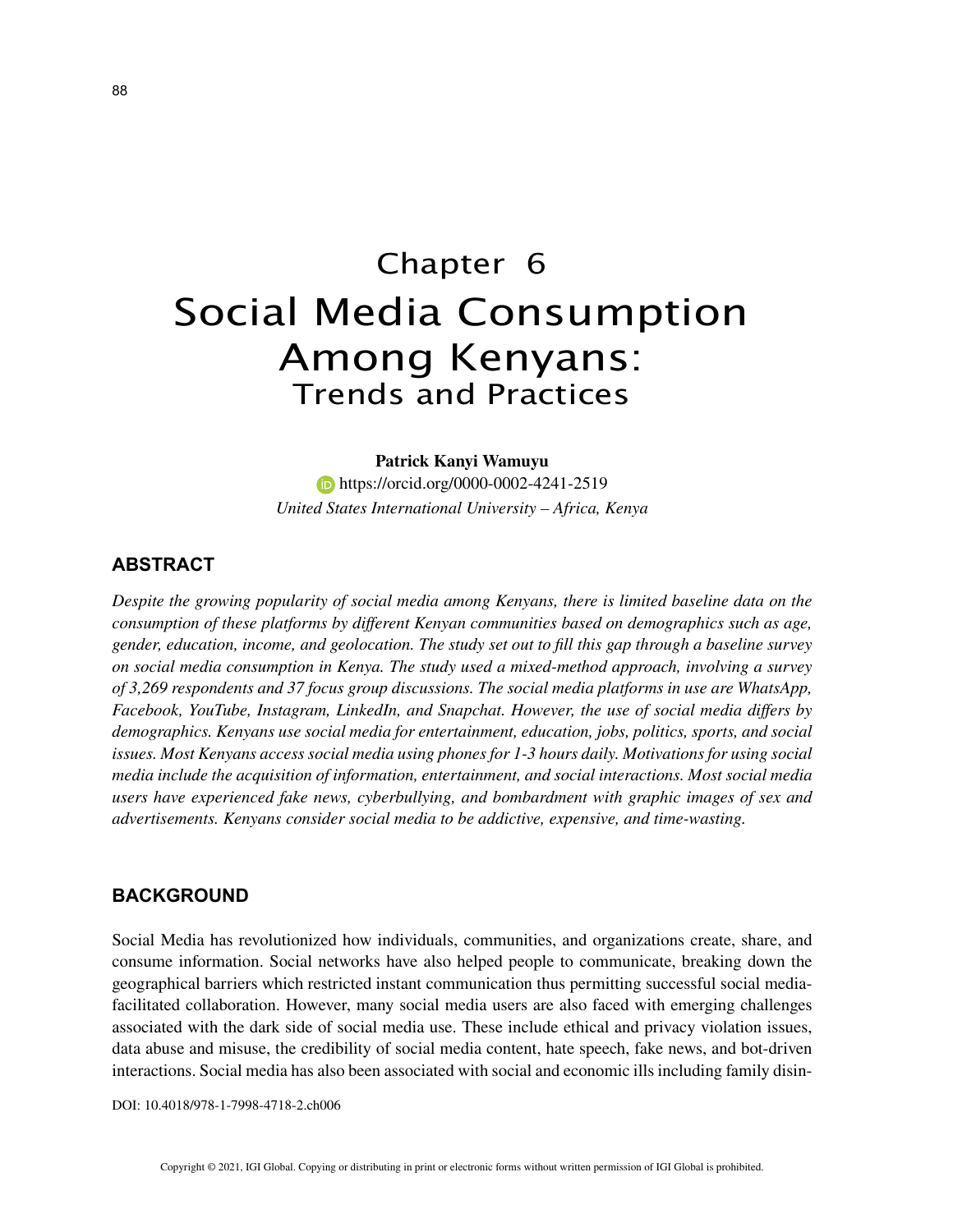tegration, dented reputations, and facilitation of terrorism. Social Media include SMS-based messaging platforms (e.g. WhatsApp, Facebook Messenger, WeChat), blogging platforms (e.g. WordPress, Blogger), social networking sites (e.g. Facebook, LinkedIn, Xing), Microblogs (e.g. Twitter, Tumblr), community media sites (e.g. Instagram, Snapchat, Flickr, YouTube, Dailymotion), wiki-based knowledge-sharing sites (e.g. Wikipedia), Social news aggregation sites and websites of news media (e.g. Buzzfeed, Huffington Post, Tuko News), Social Bookmarking sites (e.g. del.icio.us, Digg), social curation sites (e.g. Reddit, Pinterest) and websites by traditional news organizations, forums, mailing lists, newsgroups, social question and answer sites (e.g. Quora), user reviews (e.g. Yelp, Amazon) and location-based social networks (e.g. Foursquare).

Information and Communications Technologies (ICT) in Kenya have grown rapidly since the Internet was first launched in the early 1990s. Kenya is described as the Silicon Savanah owing to its dynamic ICT sector that has seen the development of globally acclaimed applications such as M-Pesa and Ushahidi. Ushahidi (https://www.ushahidi.com/) is an open-source platform that allows collection of distributed data via SMS, email or web and visualize it on a map or timeline from the public for use in crisis response. M-Pesa (https://www.safaricom.co.ke/personal/m-pesa) is a mobile money transfer service, payments and micro-financing service, in Kenya. Social media has become a key aspect in Kenyan public discourse, facilitating online discussions while at the same time being a key subject of scholarly, socio-cultural, economic, and political debates. Despite the growing popularity of social media platforms, there is limited baseline data on the consumption of the digital media by different Kenyan communities.

## **Statement of the Problem**

Several studies have studied distinct use of different social media platforms including, Twitter (Tully, & Ekdale, 2014) and Facebook (Wamuyu, 2018). The Kenya Audience Research Foundation (KARF, 2020) has also been conducting media consumption audits/surveys since 2007 for their clients, with a focus on traditional media and its audiences. Nendo (Nendo, 2020) observes the use of the internet, apps, websites and social media by businesses in Kenya and providing statistical insights to enterprises in form of infographics. Studies have also explored the use of social media in different sectors of the Kenyan economy such as banking (Njeri, 2014; Njoroge & Koloseni, 2015), journalism (Nyamboga, 2014; Media Council of Kenya, 2016), community development (Murungi, 2018; Ndlela & Mulwo, 2017), advertising and marketing (Mwangi & Wagok, 2016; Aluoch, 2017) and in post-election crisis (Makinen & Kuira, 2008; Ogola, 2019).There is no data on research or a baseline survey on social media in Kenya despite its wide usage and consumption. Therefore, the study set out to fill this research gap by conducting a baseline survey on Social Media consumption in Kenya to identify the patterns of social media usage among Kenyans as well the factors motivating their use of social media.

## **Research Questions**

The proliferation of internet-enabled mobile devices has led to the rapid development of social networking sites, resulting in a continued reconfiguration of ways in which individuals or groups access and use social media platforms. Nevertheless, little is known on how different social media platforms are relevant to diverse groups of people in Kenya based on demographics such as age, gender, education level, geographical location and income. The study was guided by the following questions: (1) what are the major Social Media sites and apps used by Kenyans?; and (2) what are the motivations behind use of